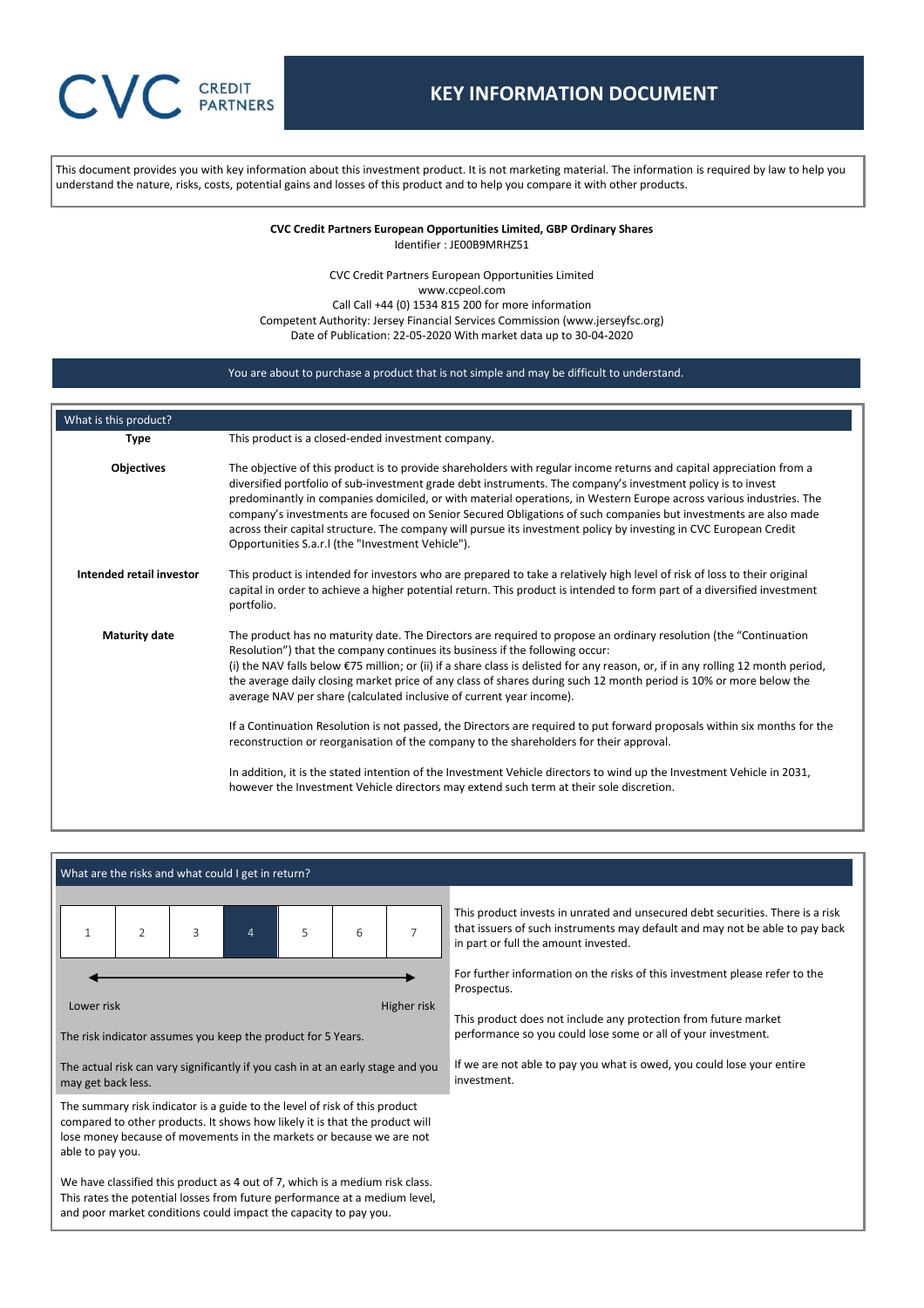| Investment GBP 10,000  |                                     |           |           |           |
|------------------------|-------------------------------------|-----------|-----------|-----------|
| <b>Scenarios</b>       | 1 Year                              | 3 Years   | 5 Years   |           |
| <b>Stress scenario</b> | What you might get back after costs | 52.53     | 5,723.00  | 4,783.70  |
|                        | Average return each year            | $-99.47%$ | $-16.98%$ | $-13.71%$ |
| Unfavourable scenario  | What you might get back after costs | 6,770.40  | 4,598.80  | 3,371.20  |
|                        | Average return each year            | $-32.30%$ | $-22.81%$ | $-19.54%$ |
| Moderate scenario      | What you might get back after costs | 9,320.80  | 8,038.90  | 6,935.20  |
|                        | Average return each year            | $-6.79%$  | $-7.02%$  | $-7.06%$  |
| Favourable scenario    | What you might get back after costs | 12,679.50 | 13,885.30 | 14,097.90 |
|                        | Average return each year            | 26.80%    | 11.56%    | 7.11%     |

This table shows the money you could get back over the next 5 Years, under different scenarios, assuming that you invest GBP 10,000.

The scenarios shown illustrate how your investment could perform. You can compare them with the scenarios of other products.

The scenarios presented are an estimate of future performance based on evidence from the past on how the value of this investment varies, and are not an exact indicator. What you get will vary depending on how the market performs and how long you keep the investment/product.

The stress scenario shows what you might get back in extreme market circumstances, and it does not take into account the situation where we are not able to pay you.

The figures shown include all the costs of the product itself, but may not include all the costs that you pay to your advisor or distributor. The figures do not take into account your personal tax situation, which may also affect how much you get back.

# What happens if CVC Credit Partners European Opportunities Limited is unable to pay out?

The company's shares are listed on the Premium segment of the London Stock Exchange's main market. Should the company be liquidated, the amount you receive for your holding will be based on the value of assets available for distribution after all other liabilities have been paid. Shareholders in this company do not have the right to make a claim to the Financial Services Compensation Scheme or any other compensation scheme in the event that the company is unable to pay out.

## What are the costs?

The Reduction in Yield (RIY) shows what impact the total costs you pay will have on the investment return you might get. The total costs take into account one-off, ongoing and incidental costs.

The amounts shown here are the cumulative costs of the product itself, for three different holding periods. They include potential early exit penalties. The figures assume you invest GBP 10,000. The figures are estimates and may change in the future.

#### **Costs over time**

The person selling you or advising you about this product may charge you other costs. If so, this person will provide you with information about these costs, and show you the impact that all costs will have on your investment over time.

The following costs are not included in the entry and exit fee calculation: broker commission, entry and exit charges paid to your fund manager, platform fees, mark ups, stamp duty, transaction tax and foreign exchange costs.